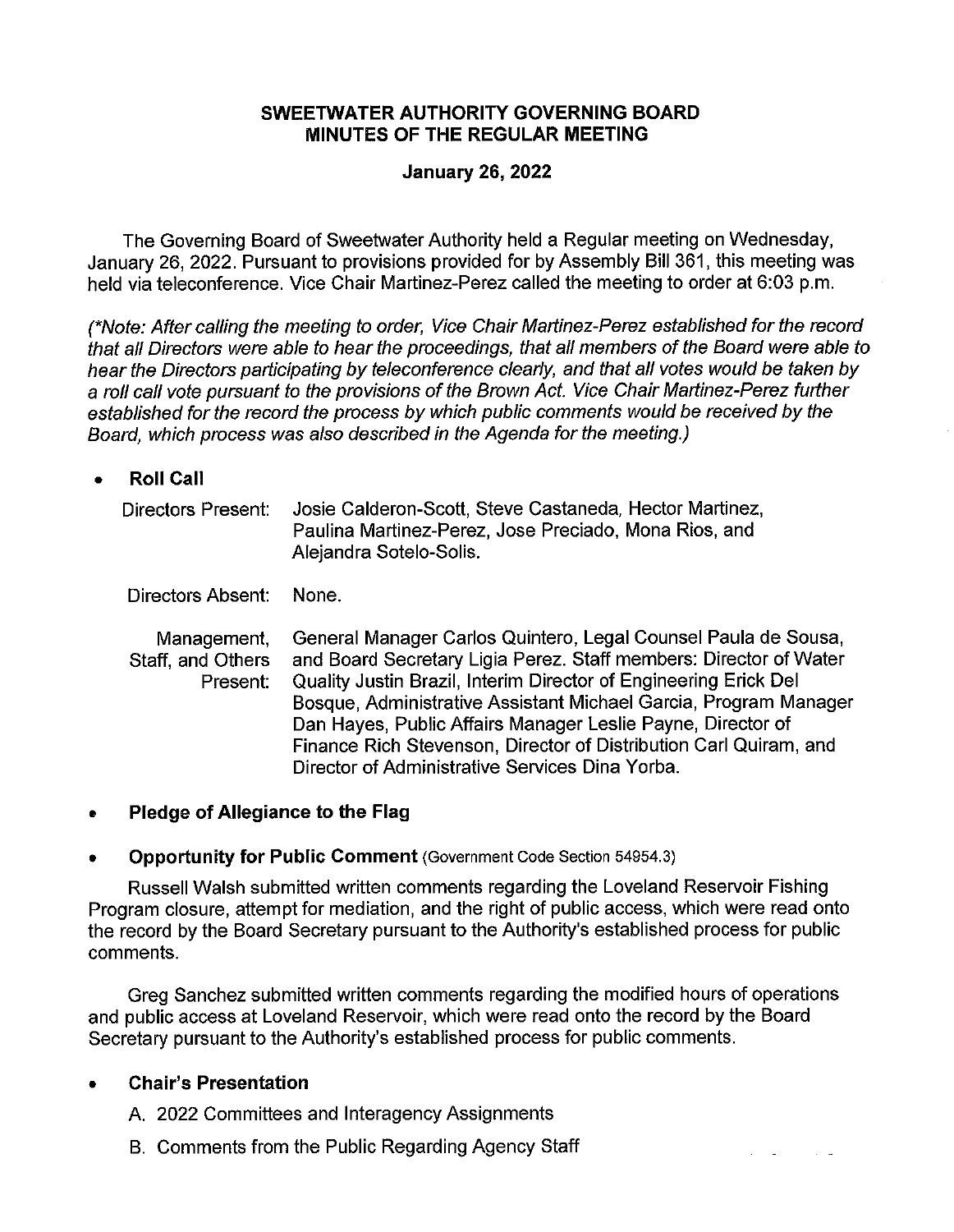# **ACTION CALENDAR AGENDA**

- 2. Items to be Added, Withdrawn, or Reordered on the Agenda There was none.
- 3. Approval of Minutes Regular Board Meeting of January 12, 2022

**Director Castaneda made a motion, seconded by Director Calderon-Scott,** that the Governing Board approve the minutes of the Regular Board meeting of January 12, 2022. **The motion carried unanimously.** 

#### **Consent Calendar Items**

**Director Castaneda rec used himself from consideration of Agenda Item 5 (approval of San Diego Gas & Electric Demands and Warrants - check numbers 157034, 157072, 157122, and 157162) due to his contract with Sempra Energy, parent company of SDG&E, which Director Castaneda disclosed on the record.** 

**Director Preciado made a motion, seconded by Director Martinez-Perez,** that the Governing Board approve the consent calendar. **The motion carried unanimously.** 

4. Findings to Continue Holding Remote/Teleconference Meetings Pursuant to Assembly Bill 361

Recommendation: Make the following findings: 1) The Governor-declared COVID-19 State of Emergency remains in effect and the Board has reconsidered the circumstances of the COVID-19 State of Emergency; 2) State or local officials continue to impose or recommend measures to promote social distancing; and 3) For the next thirty (30) days, the meetings of the Board, its committees, and any other Authority legislative bodies including the Citizens Advisory Committee, shall be held pursuant to the provisions of Government Code section 54953(e), allowing legislative body members and members of the public to participate in meetings remotely in accordance with that section.

- 5. Approval of San Diego Gas & Electric Demands and Warrants December 2021
- 6. Approval of Demands and Warrants (excludes the San Diego Gas & Electric Demands and Warrants) - December 2021
- 7. Consideration of One-time Adjustment to Customer Water Bill Palomar Inn (Finance and Administration Committee Meeting of 1/19/22) Recommendation: Approve a one-time adjustment to the Palomar Inn's account in the amount of \$2,004.50.
- 8. Review of Proposals for a Financial Audit Firm and Direction on the Final Selection Processes (Finance and Administration Committee Meeting of 1/19/22) Recommendation: Award a contract for five consecutive fiscal year audits in an amount not to exceed of \$187,871 to the Pun Group, San Diego, CA, staff's top ranked proposal.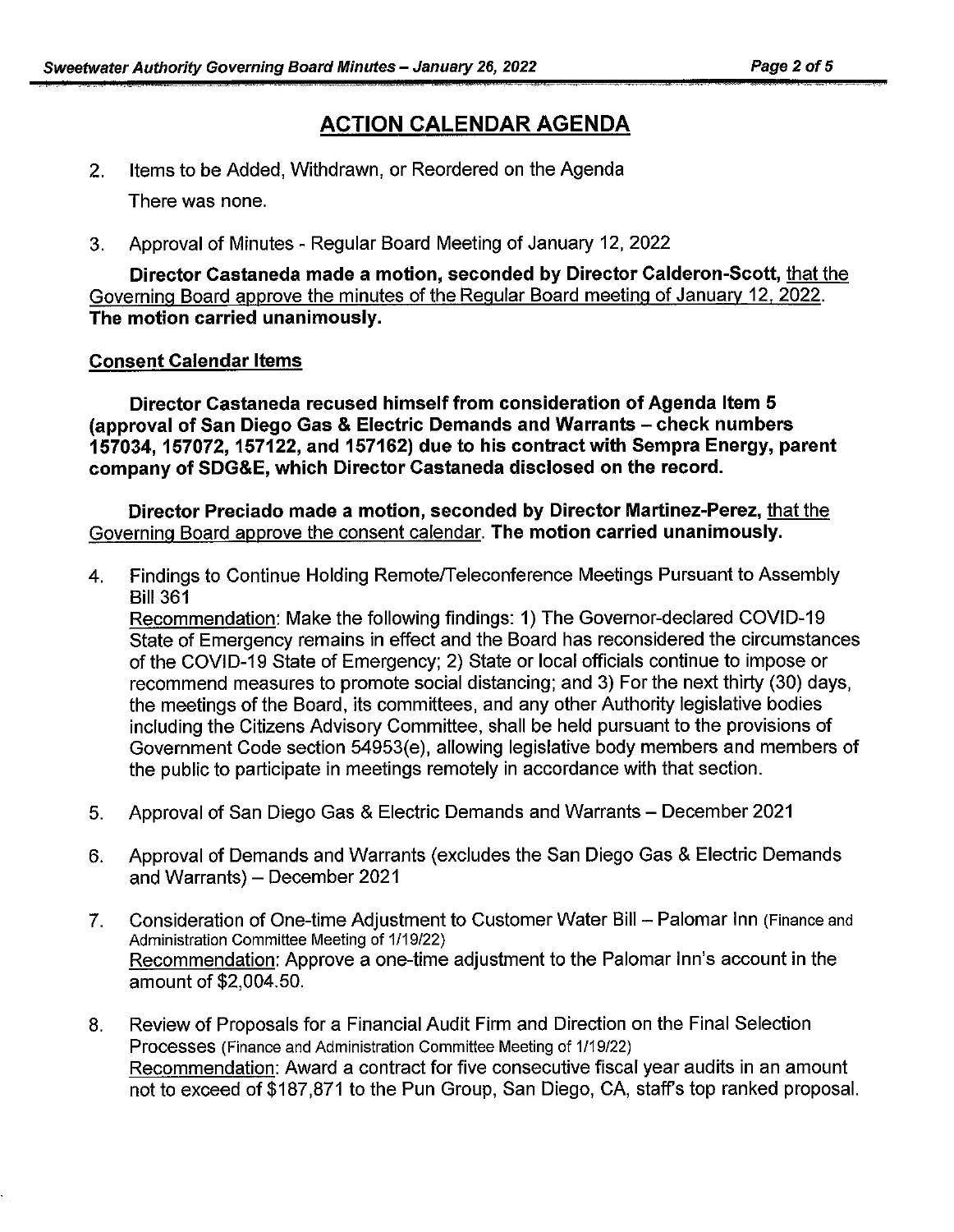- 9. Consideration of Reaffirming Level One of the Water Shortage Contingency Plan (Finance and Administration Committee Meeting of 1/19/22) Recommendation: Reaffirm Level 1 of the Water Shortage Contingency Plan.
- 10. Sweetwater and Loveland Reservoirs 303(d) Mercury Listing (Information Item) (Water Quality and Distribution Committee Meeting of 1/19/22) Recommendation: No action was required by the Governing Board.

## **Action and Discussion Items**

11. Consideration of Award of Contracts for the Operations Center Storage System (Water Quality and Distribution Committee Meeting of 1/19/22) Recommendation: Award a contract in the amount of \$66,200 to El Cajon Grading for the slab construction.

**Director Martinez made a motion, seconded by Director Calderon-Scott,** that the Governing Board approve to award a contract in the amount of \$66,200 to El Cajon Grading for the slab construction. **The motion carried unanimously.** 

- 12. Approval of Directors' Attendance at Meetings and Future Agenda Items
	- A. Per diem approval for Directors that attended the legislative meeting with Senator Hueso  $-$  January 13, 2022
	- B. Per diem approval for Directors who wish to attend the Urban Water lnstitute's Virtual Spring Water Conference - February 16-17, 2022 (Note: registration deadline is 2/5/22) (Note: draft agenda not available)

**Director Preciado made a motion, seconded by Director Castaneda,** that the Governing Board approve per diem for items 12.A. and 12.B. **The motion carried unanimously.** 

# **REPORTS AND INFORMATIONAL ITEMS**

- 13. COVID-19 Pandemic Delayed Revenue Balance Dashboard
- 14. Committee Minutes
- 15. Informational Reports
	- Financial Reports December 2021
	- Quarterly Capital Projects Report Second Quarter FY 2021-22
	- Quarterly Performance Measurement Report Second Quarter FY 2021-22
	- Quarterly Report on Communications Plan Metrics Second Quarter FY 2021-22
- 16. Report of Management

General Manager Quintero reported on:

- Staff shortages due to COVID-19 and turnover; its effect on Authority operations; and the reopening of the Fishing Programs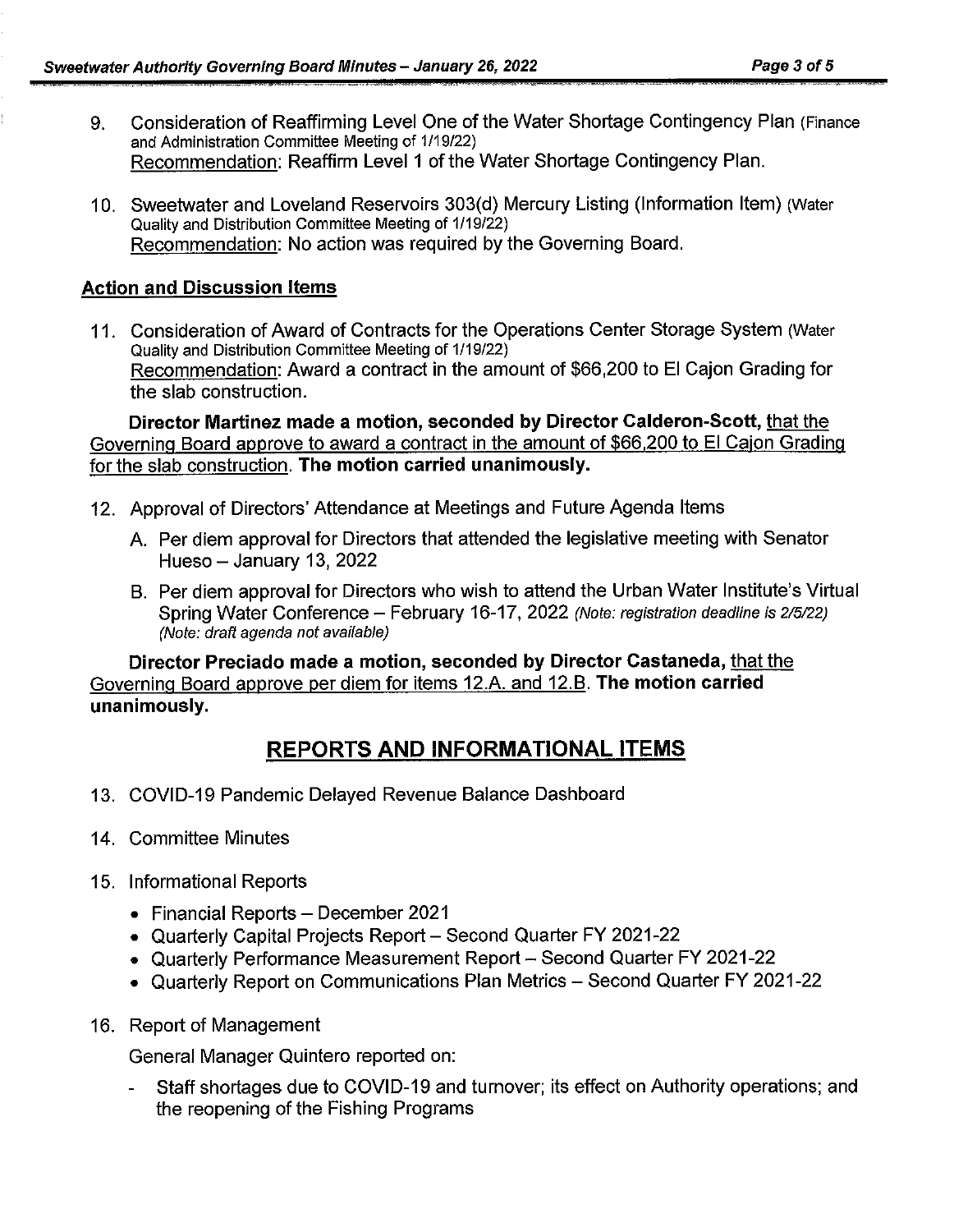- The Authority is partnering with Union Bank to host financial literacy webinars for customers.
- 17. Report of Sweetwater Authority Director to the Water Conservation Garden Authority

Director Castaneda reported on the recent meeting of the Water Conservation Garden, including grants received, the reopening of schools and the increase in visitors; and the effort to reduce financial investment by the Authority.

Director Castaneda also reported on his attendance at the Council of Water Utilities and South County Economic Development Council meetings.

18. Report of Representatives to the San Diego County Water Authority

Director Rios reported on the upcoming agenda of the SDCWA Finance and Administration Subcommittee, including a Project Labor Agreement (PLA) for GIP projects and the adoption of an ordinance; and the Engineering Committee will be looking at professional services contracts.

Director Preciado reported on the delay of the team-building retreat of the SDCWA Board members; PLA agenda item is drawing the most attention; Water Resources and Environmental Planning Committee will share achievements, including the successful submission of the Urban Water Management Plan and the Drought Management Plan, and the Committee will receive an update on the current drought conditions; the Imported Water Committee will receive an update on the improving relationship with Metropolitan Water District; the SDCWA will begin discussion on the conceptualization of water affordability; the Legislative Committee will continue to monitor legislation that may impact the water industry; funds available for dam safety and affordability; and the SDCWA will begin mid-year budget reviews.

- 19. Reports by Directors on Events Attended
	- A. Other Events Attended

Chair Sotelo-Solis reported on recent meetings with legislators regarding Authority priorities.

# 20. Directors' Comments

Director Rios thanked staff for updating and promoting the reopening of the Authority's Fishing Programs.

Chair Sotelo-Solis reported on her recent trip to Washington, D.C., including discussions on infrastructure and climate change, and meeting President and First Lady Biden.

# **CLOSED SESSION**

At 6:53 p.m. the Board convened in closed session for:

- A. Conference with Labor Negotiator pursuant to Government Code Section 54957.6:
	- Agency Negotiators: Carlos Quintero, General Manager